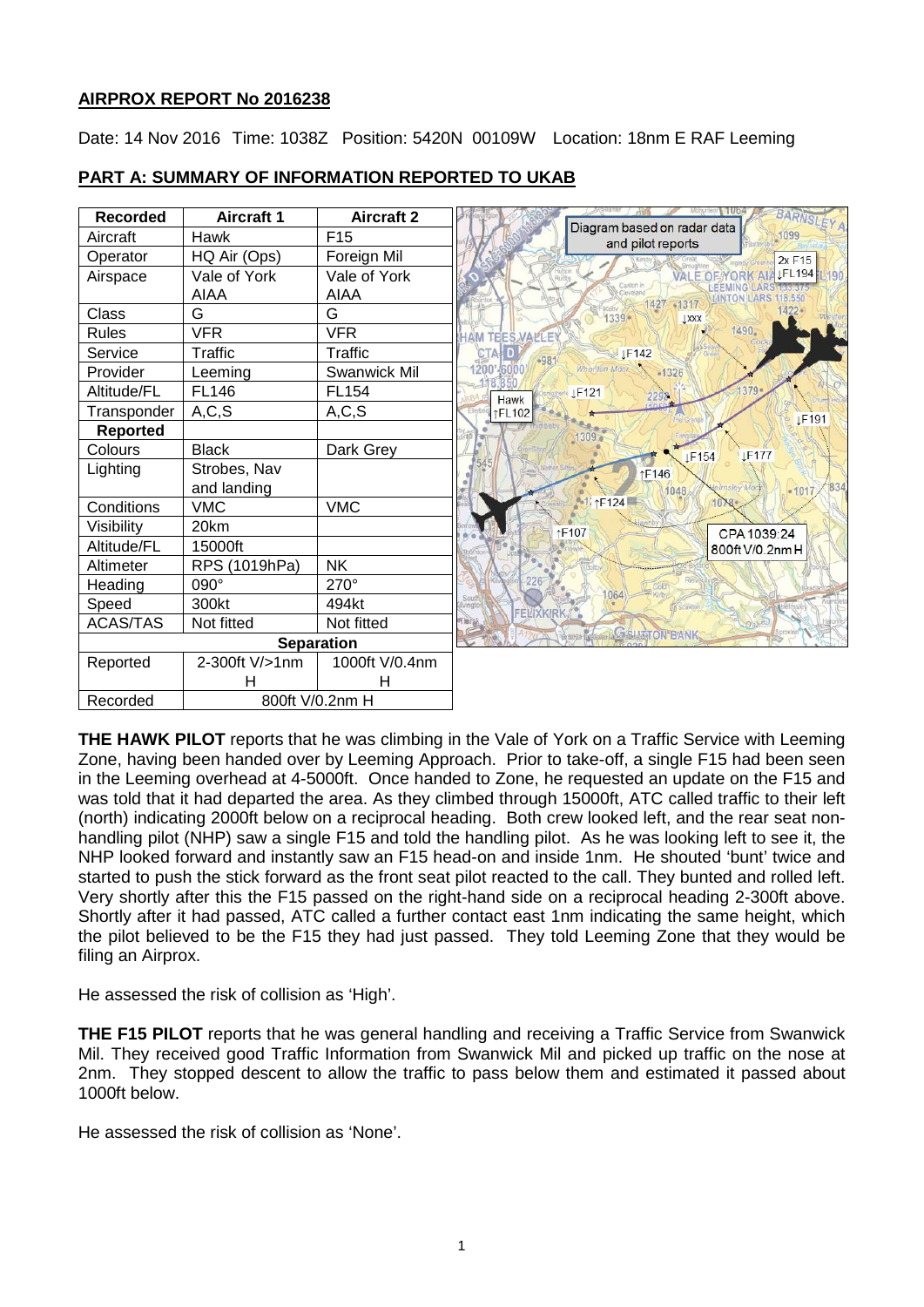**THE LEEMING CONTROLLER** reports that he was the OJTI<sup>[1](#page-1-0)</sup>, with a controller under training (UT) in the Zone position. There were a number of Swanwick squawks general handling in the Vale of York. They were controlling a pair of aircraft manoeuvring in a block of airspace 7000-15000ft. They had received Traffic Information from Swanwick about a pair of F15s manoeuvring FL50-240, 10-15nm away from the aircraft already on frequency, but were not informed of any other traffic (including the subsequent Airprox F15s). Ordinarily, if Swanwick had traffic to affect, Leeming would hand over any general handling tracks to Swanwick, but at the time were trialling keeping traffic in the range FL100- 190 to reduce Swanwick controller workload. Leeming App called to hand over a Hawk, who was climbing not above 19000ft QFE and, during the handover, they heard the App Controller call traffic general handling to the NE of the Hawk at FL185 and FL195 (Swanwick traffic). When the Hawk came on frequency he prompted the UT to call the traffic again, the previous radar sweep had shown it at FL185, but it was now head on at FL155 so was obviously descending rapidly. The Hawk was indicting 7000ft below and climbing. The UT called one of the tracks, but not the other, and after the Traffic Information was acknowledged by the Hawk pilot he called the second contact as 'east, 1nm, 500ft above'. At the time, Leeming was SSR only, so because of the SSR radar update speed, there was a possibility that the aircraft were closer than they were calling them. The Hawk pilot advised that he would be reporting an Airprox and they passed the message on to Swanwick.

He perceived the severity of the incident as 'Medium'.

**THE LEEMING SUPERVISOR** reports that although he didn't witness the incident, he was in the ACR monitoring the Director position at the time and was aware of the Hawk getting airborne and being handed over from App to Zone for general handling; he heard the Traffic Information being called. The Watchman radar was u/s for the second consecutive day, so Leeming was SSR only. The slower update rate of the SSR possibly meant that it was more difficult to assess the direction of travel of manoeuvring aircraft.

**THE SWANWICK CONTROLLER** reports that he was the TAC left controller on the NE sector. There were 3 pairs of F15s on frequency, spread over a large geographical area. Due to the high traffic density, there was a planner and a TAC right controller in position. At approximately 1040, the Airprox F15s, who had been 30nm east of Leeming, were seen tracking west in 2nm stream formation in a steady descent from FL190. At the same time a radar track squawking 0406 was observed departing Leeming on an easterly heading. Another pilot then made an RT transmission, and during this the controller realised that the F15s and the Leeming traffic were going to conflict. As soon as the frequency was clear he gave Traffic Information to the F15s as '5nm opposite direction at FL120 believed to be a Hawk. The lead pilot acknowledged the call, didn't call visual or systems contact, but was observed to turn slightly right of the contact. The controller didn't deem that there was any further confliction [with this aircraft], and he estimated that the closest they appeared on the radar was 1nm and 700ft. The second F15 was slightly above in the descent directly behind the lead aircraft, so, due to the quick closing speed, he made another Traffic Information call, this time aimed at the No2 in the formation, using his callsign he advised 'previously called traffic now 1nm west climbing through FL140'. The second F15 overflew the 0406 squawk with a Mode C indication of 1000ft separation. He did not report visual.

He perceived the severity of the incident as 'Medium'.

## **Factual Background**

The weather at Leeming was recorded as follows:

METAR EGXE 140950Z 25017G29KT 9999 FEW020 BKN160 14/09 Q1023 BLU NOSIG=

 $\overline{\phantom{a}}$ 

<span id="page-1-0"></span><sup>1</sup> On-the-job training instructor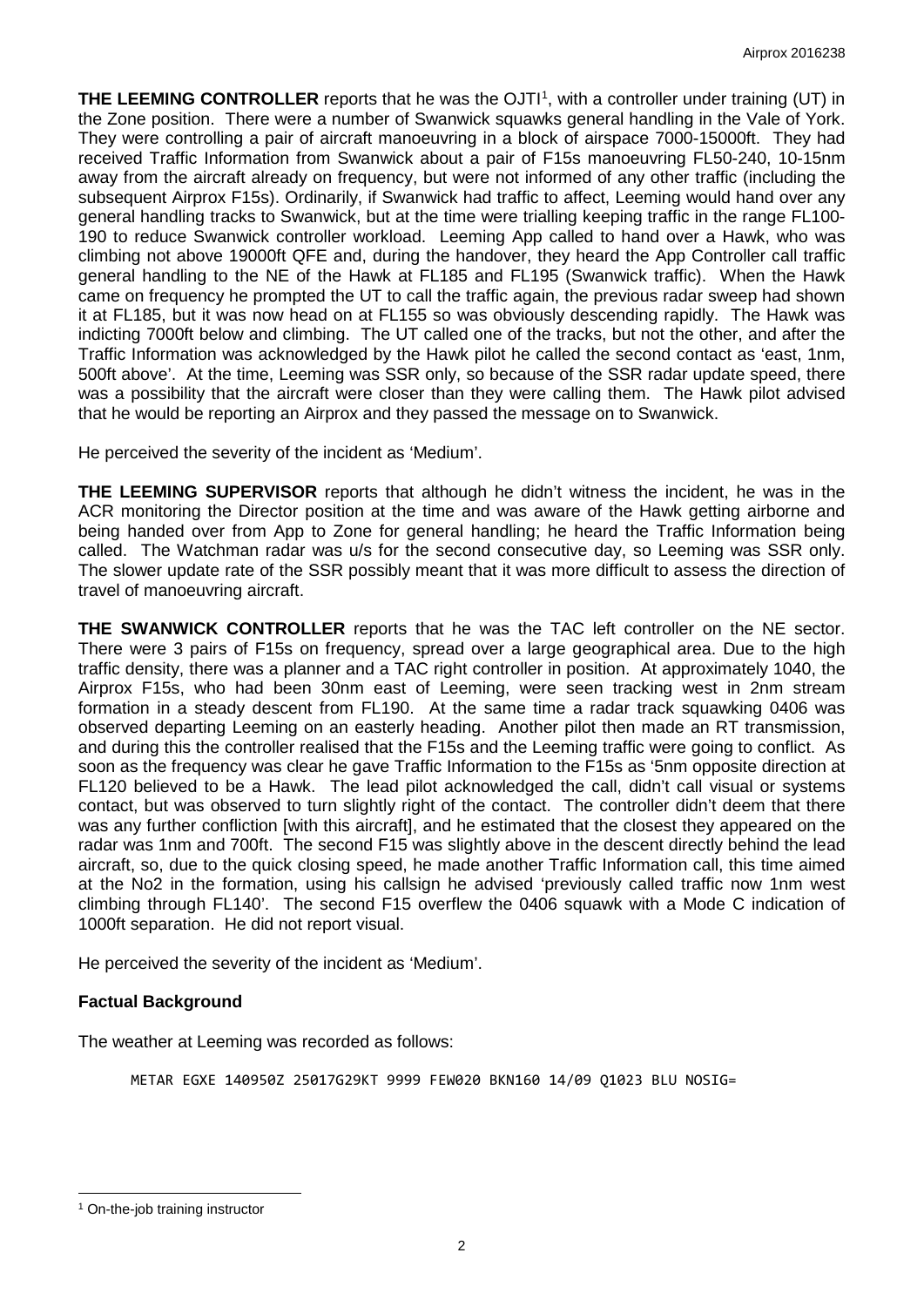Portions of the tape transcript between the Leeming Zone Controller and the Hawk are below:

| To        | <b>From</b> | <b>Speech Transcription</b>                                                                                                                                       | <b>Time</b> | <b>Remarks</b>                            |
|-----------|-------------|-------------------------------------------------------------------------------------------------------------------------------------------------------------------|-------------|-------------------------------------------|
| Zone      | Swanwick    | Swanwick Mil North East Planner                                                                                                                                   | 10:34:20    |                                           |
| Swanwick  | Zone        | Leeming Zone just checking that the F Fifteens are<br>returning back.                                                                                             | 10:34:22    |                                           |
| Zone      | Swanwick    | Erm, standby, er, yes they are.                                                                                                                                   | 10:34:27    |                                           |
| Swanwick  | Zone        | Roger Leeming ground, Leeming Zone.                                                                                                                               | 10:34:30    |                                           |
| Zone      | Swanwick    | Thank you Swanwick.                                                                                                                                               | 10:34:32    |                                           |
| Aggressor | Zone        | Aggressor the F Fifteens are now clear of the Vale of<br>York airspace.                                                                                           | 10:34:36    |                                           |
| Zone      | Aggressor   | Copied Aggressor Thank you.                                                                                                                                       | 10:34:39    |                                           |
| Zone      | Hawk        | Leeming Zone, {Hawk C/S}, airborne passing a<br>thousand foot Traffic Service.                                                                                    | 10:36:13    | Incorrectly calling<br>Zone on climb out. |
| Hawk      | Zone        | {Hawk C/S} Leeming Zone freecall Approach Stud<br>three.                                                                                                          | 10:36:21    | Screen steps in.                          |
| Zone      | Hawk        | Copied Stud three Hawk                                                                                                                                            | 10:36:25    |                                           |
| Approach  | Zone        | Ground err, Zone                                                                                                                                                  | 10:37:48    |                                           |
| Zone      | Approach    | Approach                                                                                                                                                          | 10:37:49    |                                           |
| Approach  | Zone        | Err, Zone                                                                                                                                                         | 10:37:50    |                                           |
| Zone      | Approach    | Approach, Handover {Hawk C/S}                                                                                                                                     | 10:37:51    |                                           |
| Approach  | Zone        | Go ahead.                                                                                                                                                         | 10:37:52    |                                           |
| Zone      | Approach    | Leeming East Seven miles manoeuvring squawking<br>Zero Four Zero Five.                                                                                            | 10:37:53    |                                           |
| Approach  | Zone        | Contact.                                                                                                                                                          | 10:37:58    |                                           |
| Zone      | Approach    | Climbing Nineteen Thousand feet on our QFE<br>looking to work in the block between Five and<br>Nineteen Thousand feet on the Barnsley, Traffic<br>Service reduced | 10:37:59    |                                           |
| Approach  | Zone        | <b>Identified Stud four</b>                                                                                                                                       | 10:38:06    |                                           |
| Zone      | Approach    | Stud four roger Approach                                                                                                                                          | 10:38:07    |                                           |
| Approach  | Zone        | Zone                                                                                                                                                              | 10:38:08    |                                           |
| Zone      | Hawk        | Leeming Zone {Hawk C/S} handover                                                                                                                                  | 10:38:27    |                                           |
| Hawk      | Zone        | {Hawk C/S} Leeming Zone identified Traffic Service<br>reduced SSR alone, report ready for manoeuvring.                                                            | 10:38:30    |                                           |
| Zone      | Hawk        | Hawk wilco.                                                                                                                                                       | 10:38:37    |                                           |
| Hawk      | Zone        | Hawk that previously called traffic now North East<br>Five miles tracking South West indicating Five<br>Hundred feet above descending.                            | 10:38:54    |                                           |
| Zone      | Hawk        | Hawk looking                                                                                                                                                      | 10:39:02    |                                           |
| Hawk      | Zone        | Hawk further traffic East One mile tracking South<br>West, er indicating One thousand feet above.                                                                 | 10:39:15    |                                           |
| Zone      | Hawk        | Hawk visual with that traffic a pair of F Fifteens<br>obviously coming back for more.                                                                             | 10:39:21    |                                           |
| Hawk      | Zone        | Hawk roger.                                                                                                                                                       | 10:39:26    |                                           |
| Zone      | Hawk        | And Hawk I am going to declare an Airprox on that<br>second F Fifteen. We got rather close head to head                                                           | 10:39:37    |                                           |
| Hawk      | Zone        | Hawk roger                                                                                                                                                        | 10:39:45    |                                           |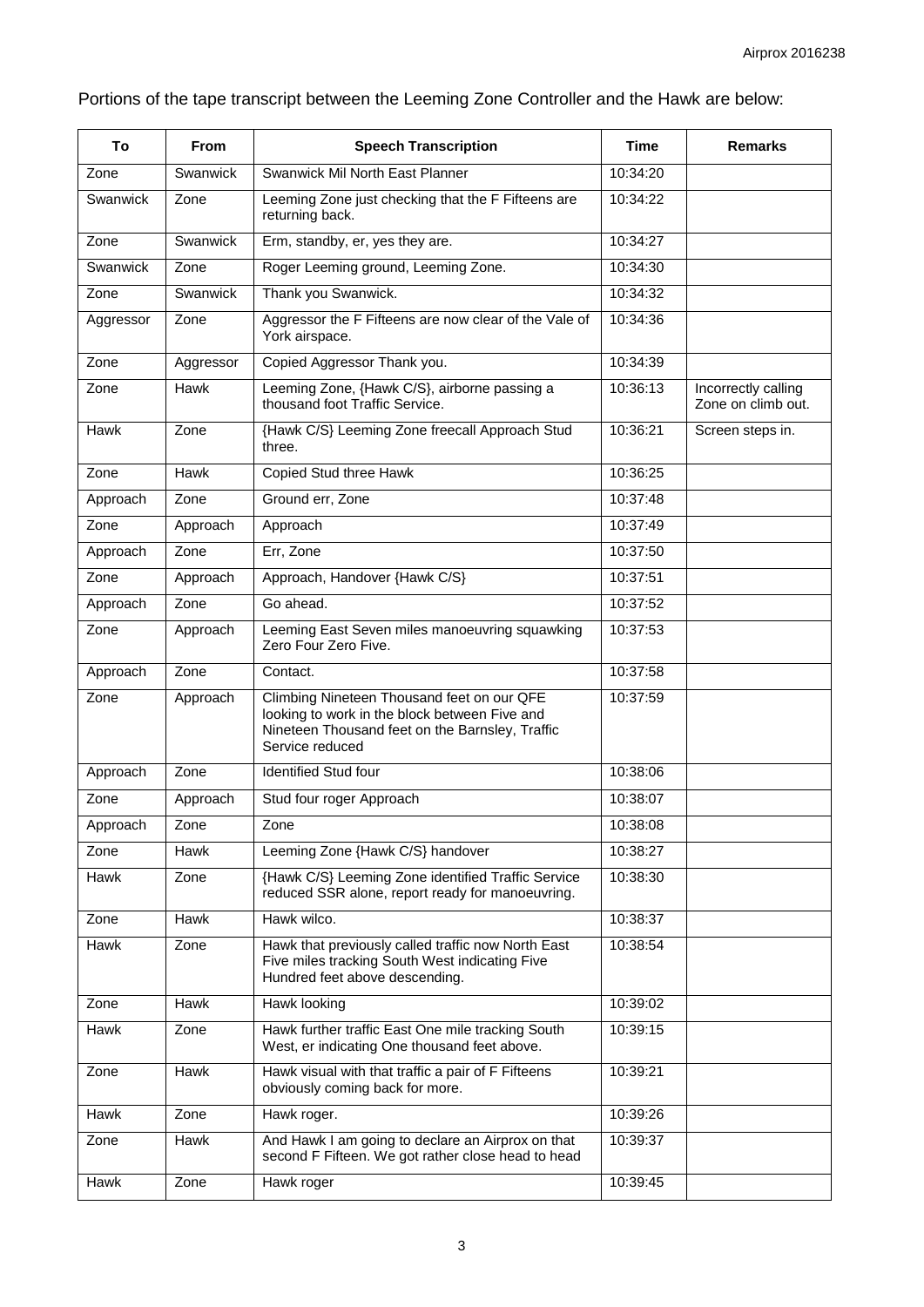| Portions of the transcript between the Swanwick NE Tac Controller and the F15s are below: |  |
|-------------------------------------------------------------------------------------------|--|
|-------------------------------------------------------------------------------------------|--|

| <b>From</b>          | To                          | <b>Speech Transcription</b>                                                                                 | <b>Time</b> |
|----------------------|-----------------------------|-------------------------------------------------------------------------------------------------------------|-------------|
| SWK NE<br><b>TAC</b> | F15s                        | {F15 c/s}, traffic south west, 5 miles, opposite direction indicating FL120<br>believed.                    | 10:38:48    |
| F <sub>15</sub>      | SWK NE<br><b>TAC</b>        | {F15 flight c/s} searching.                                                                                 | 10:38:52    |
| SWK NE<br><b>TAC</b> | F15(No2)                    | {F15 No2 c/s}, the traffic is your west 1 mile, tracking east at FL140<br>climbing.                         | 10:39:16    |
| F15 (No2)            | <b>SWK NE</b><br>TAC        | {F15 No2 c/s}, copies Sir, we're heading uh, we'll be over Leeming                                          | 10:39:26    |
| SWK NE<br>TAC        | <b>F15s</b>                 | {F15 c/s} roger                                                                                             | 10:39:32    |
| SWK NE<br><b>PLN</b> | LEE Zone                    | Swanwick Mil NE Planner.                                                                                    | 10:40:03    |
| LEE Zone             | <b>SWK NE</b><br><b>PLN</b> | Leeming zone, request traffic information, uh Leeming east 7 correction 8<br>miles squawking 6055 and 6056. | 10:40:04    |
| SWK NE<br><b>PLN</b> | LEE Zone                    | They are a pair of F15's in the block FL50 to FL200                                                         | 10:40:14    |
| LEE Zone             | SWK NE<br><b>PLN</b>        | FL50 to 200                                                                                                 | 10:40:17    |
| SWK NE<br><b>PLN</b> | LEE Zone                    | Affirm.                                                                                                     | 10:40:19    |
| LEE Zone             | SWK NE<br><b>PLN</b>        | Roger, traffic information from us, Leeming 080, 15 miles, squawking 0405.                                  | 10:40:21    |
| SWK NE<br><b>PLN</b> | LEE Zone                    | Contact.                                                                                                    | 10:40:27    |
| LEE Zone             | SWK NE<br><b>PLN</b>        | Single Hawk, working 5000 to 19000 feet.                                                                    | 10:40:28    |
| SWK NE<br><b>PLN</b> | LEE Zone                    | 19000, is that on the Barnsley?                                                                             | 10:40:31    |
| LEE Zone             | SWK NE<br><b>PLN</b>        | Affirm, he's gonna put in an Airprox on the uh, most easterly of the F15's<br>6056.                         | 10:40:33    |
| SWK NE<br><b>PLN</b> | LEE Zone                    | On the 6056?                                                                                                | 10:40:41    |
| LEE Zone             | SWK NE<br><b>PLN</b>        | Yeah.                                                                                                       | 10:40:44    |
| SWK NE<br><b>PLN</b> | LEE Zone                    | Ok, that's no problem, Swanwick Mil.                                                                        | 10:40:45    |

# **Analysis and Investigation**

## **Military ATM**

Figures 1-6 depict the relative positions and separation between the Hawk and F15s at pertinent points in the lead up to the Airprox. The replay provided by the RAC does not necessarily reflect the picture seen by either controller involved. In particular, Leeming Zone was operating SSRalone.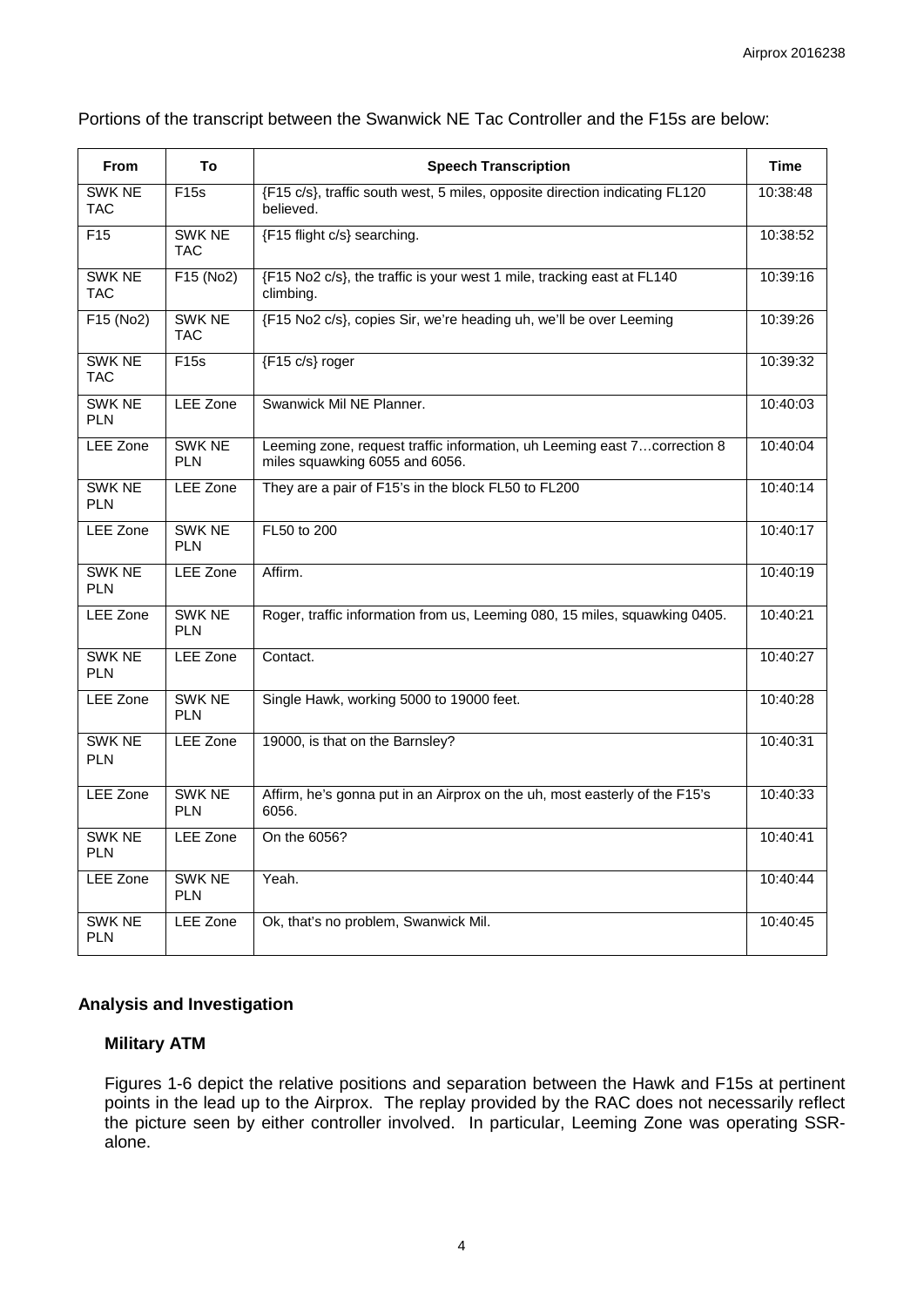At 10:38:06 (Figure 1), the Hawk had just been handed over from Leeming Approach to Leeming Zone. The traffic operating 16nm NE was not mentioned during the radar handover but Traffic Information was passed by Leeming Approach prior to transferring the aircraft to Leeming Zone.



Figure 1: Geometry at 10:38:06 (Hawk SSR 0405; F15 SSR 6055/6)

At 10:38:30 (Figure 2), the Hawk checked in on frequency with Leeming Zone and Traffic Service was agreed. No Traffic Information was passed at this time, though Leeming Approach had passed Traffic Information on a pair of F15s prior to handing over the Hawk to Leeming Zone.



Figure 2: Geometry at 10:38:30 (Hawk SSR 0405; F15 SSR 6055/6)

At 10:38:54 (Figure 3), the Leeming Zone controller passed Traffic Information on the 'previously called traffic', described as NE, 5nm, tracking SW, indicating 500ft above, descending. There was no statement about the conflicting traffic being a pair. The Hawk pilot replied that he was looking but did not call visual. At the same time, the Swanwick NE Tac controller passed Traffic Information on the Hawk to the F15s as SW, 5nm, opposite direction, indicating FL120. The lead F15 replied that he was searching but did not call visual or systems contact.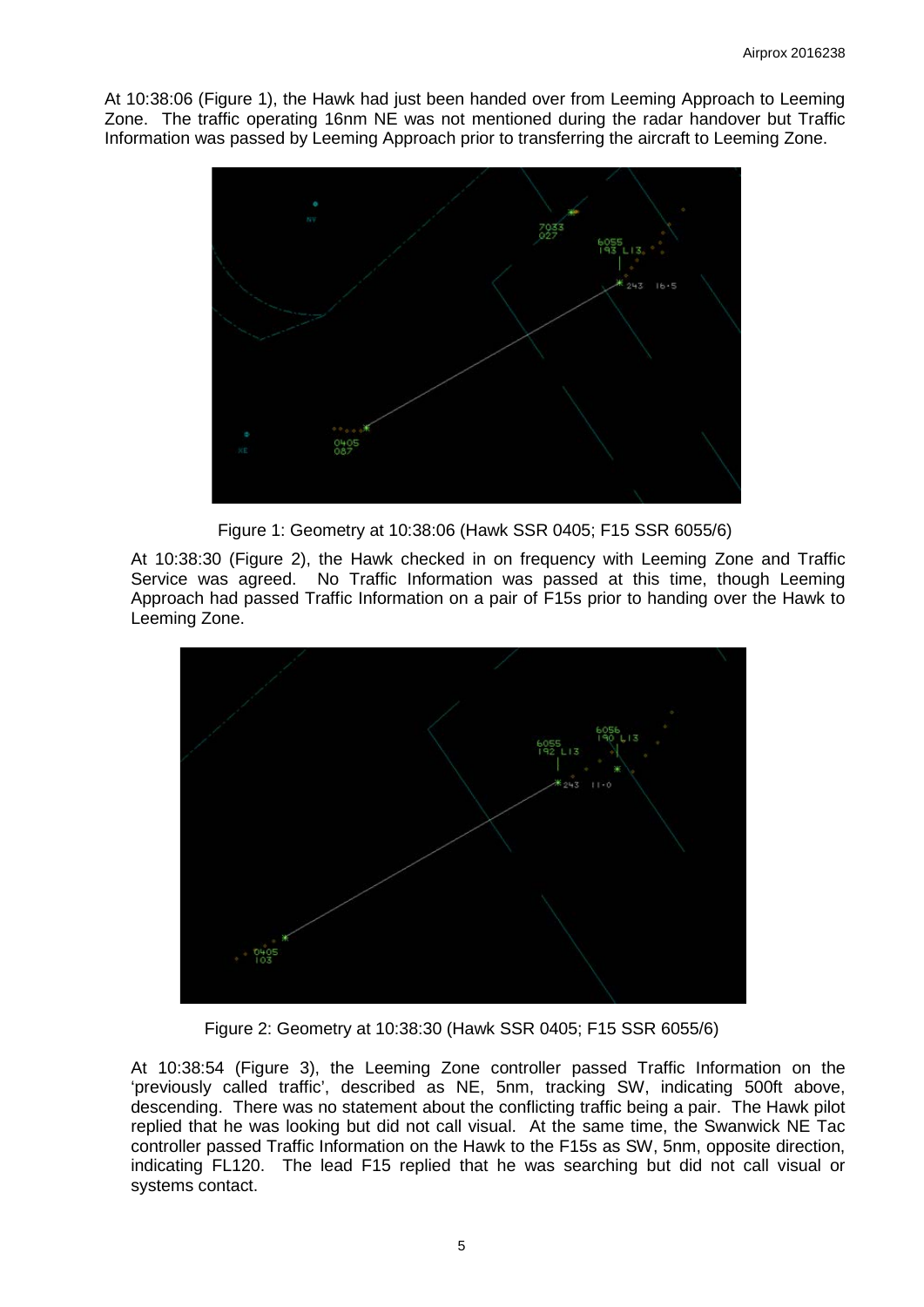

Figure 3: Geometry at 10:38:54 (Hawk SSR 0405; F15 SSR 6055/6)

At 10:39:15 (Figure 4), the Leeming Zone controller passed updated Traffic Information on 'further traffic', meaning the second aircraft in the pair of F15s. It was described as E, 1nm, tracking SW, indicating 1000ft above. Simultaneously, the Swanwick NE Tac controller provided updated Traffic Information to the second F15 as W, 1nm, tracking E at FL140 climbing. The pilot responded but still did not call visual.



Figure 4: Geometry at 10:39:15 (Hawk SSR 0405; F15 SSR 6056)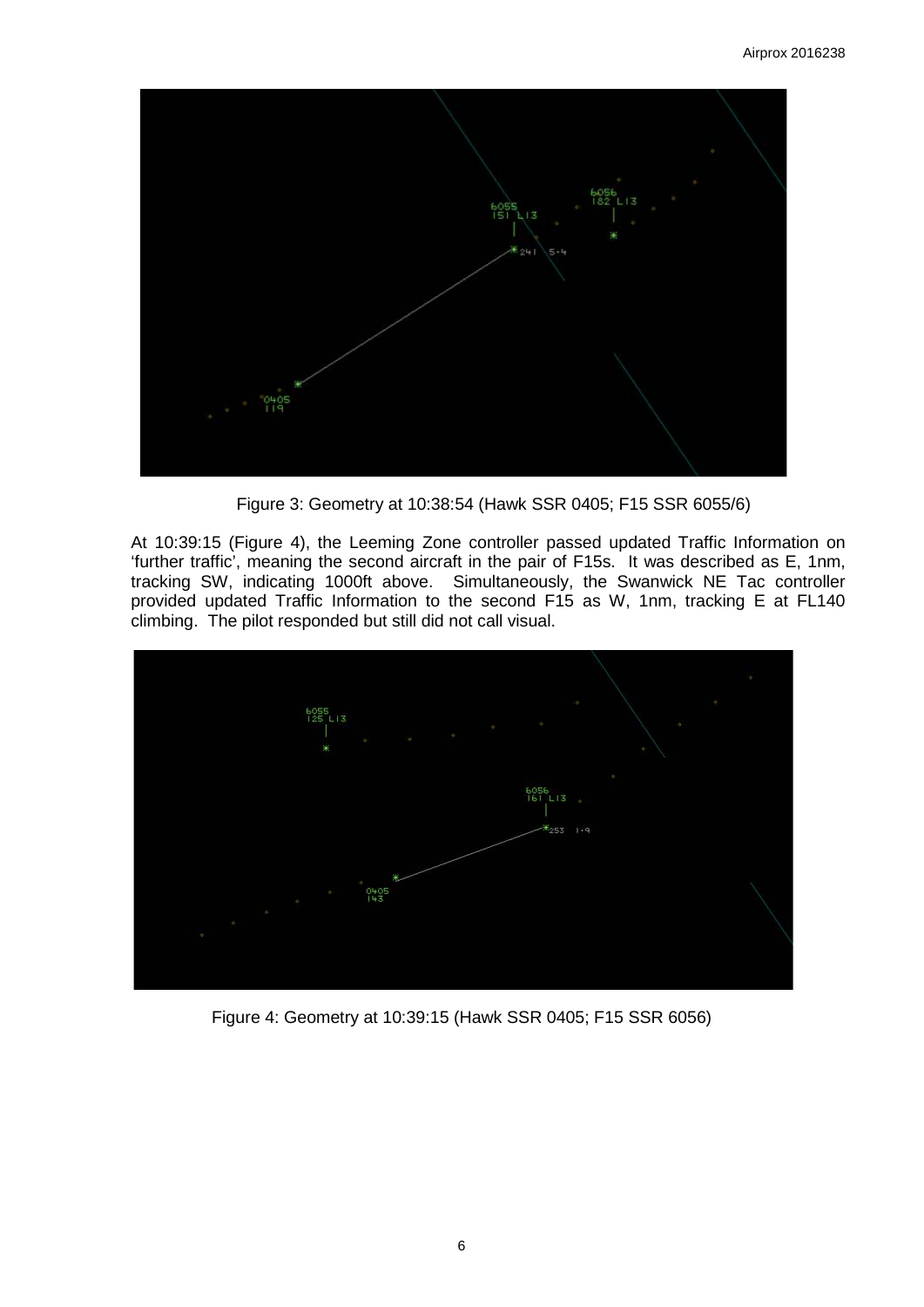At 10:39:21 (Figure 5), the Hawk pilot reported visual with the pair of F15s, followed by a declaration of Airprox with the second aircraft in the pair.



Figure 5: Geometry at 10:39:21 (Hawk SSR 0405; F15 SSR 6056)

At 10:39:24 (Figure 6), the 2 aircraft were at their CPA (crossing tracks) with an indicated vertical separation of 800ft.



Figure 6: Geometry at 10:39:24 (Hawk SSR 0405; F15 SSR 6056)

An Occurrence Safety Investigation (OSI) was convened at RAF Leeming on 21 Nov 16 in order to investigate the circumstances that led to this Airprox. The OSI determined that there was a loss of safe separation between the Hawk and the F15 because the late visual acquisition of the trail F15 by the Hawk pilots prevented timely avoiding action from being taken. Contributory factors included communication between ATC and aircrew, the use of secondary radar to provide surveillance and the lack of a collision warning system (CWS) on the Hawk.

Whilst climbing out and in receipt of Traffic Service from Leeming Approach, the Hawk was advised that a pair of F15s that had been operating in the vicinity of Leeming had vacated the area and that another pair of Hawks was operating approx. 25nm SE. At the end of the radar handover, the Leeming Approach controller passed Traffic Information to the Hawk on traffic manoeuvring 15nm ENE at FL185 and FL195. This information did not explicitly include that the conflicting traffic was a pair and, due to the range, the Hawk pilot used it to build SA rather than as a cue to gain visual acquisition.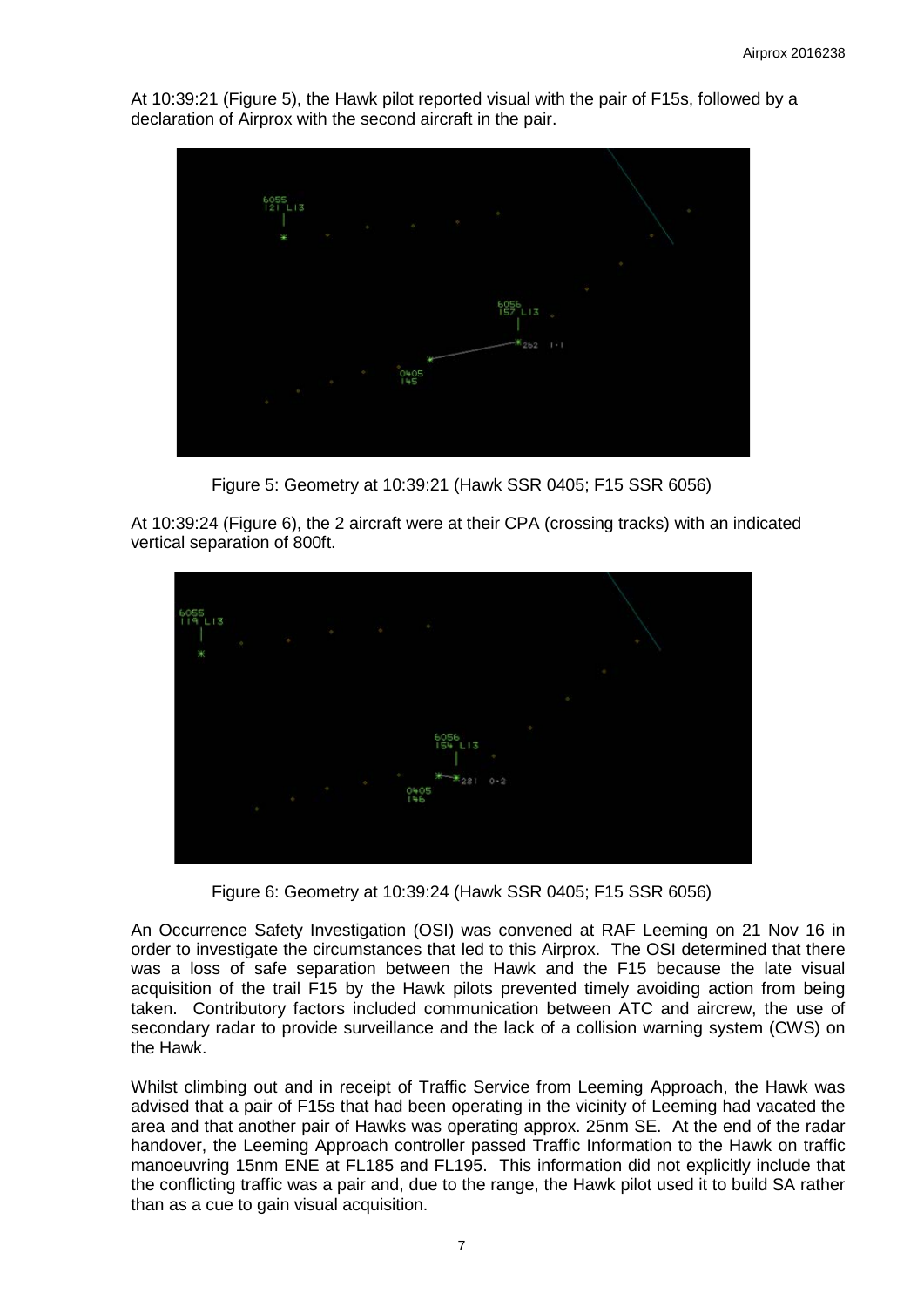Leeming ATC was operating SSR-alone, therefore their radar picture had a slower update rate and they were unable to see non-transponding aircraft. In some cases, a general handling pair will remain in formation and operate with only the lead aircraft squawking, which would have led to an inability to see the second aircraft had any lateral split occurred; however, in this case, both conflicting F15s had discrete squawks that were displayed on the Leeming Zone controller's radar screen and identified them as under control of Swanwick NE.

The UT Leeming Zone controller heard the Leeming Approach controller pass Traffic Information to the Hawk at the end of the handover. Once the Hawk had checked in on frequency, the UT and instructor had a brief discussion about when would be an appropriate time to update the information. The instructor prompted the UT to call the traffic as it approached a range of 5nm from the Hawk, however, the information did not include the fact that it was a pair. The instructor stated afterwards that, had there not been a UT in position, it is likely that the Traffic Information would have been timelier.

Due to high traffic intensity, the Swanwick NE bank was operating with a Tac Left, Tac Right and Planner, who was supporting both Tac Controllers. The NE Tac was controlling 3 pairs of general handling F15s, one of which was operating approx. 30nm E of Leeming. He observed an aircraft climbing out of Leeming, at which stage the closest F15s turned onto a W track, split into 2nm trail and began a steady descent from FL190. The controller's attention was turned to a different pair of F15s, who had transmitted their intentions; however, he also became aware of the conflict emerging between the Hawk and F15s E of Leeming. Once the frequency was clear, he passed Traffic Information to the F15s as 'SW, 5nm, opposite direction, indicating FL1[2](#page-7-0)0, believed to be a Hawk<sup>2</sup>'. The lead F15 acknowledged the Traffic Information but did not call visual, though was observed to manoeuvre to the right, deconflicting from the traffic. Further Traffic Information was immediately passed to the trail F15 as 'W, 1nm, tracking E at FL140 climbing'. The pilot responded but did not call visual, crossing path with the Hawk with 1000ft separation.

The F15s had intermittent weapons system contact with the Hawk and, after the Traffic Information from the Swanwick NE Tac, the lead F15 became visual and called the traffic to the trail F15. The pilot of the second F15 became visual with the Hawk at a late stage but was content with the separation and took no avoiding action.

On receiving the 5nm Traffic Information from Leeming Zone, the Hawk pilots became visual with a single F15 displaced to the left and below. Neither pilot was aware of a second F15 in trail therefore no attempt was made to visually acquire the second aircraft. When the rear seat pilot looked forward, he saw another F15 in the 12 o'clock, within 1nm, and called for an avoiding action 'bunt' manoeuvre. The pilots assessed that, without the avoiding action, there would have been high likelihood of collision.

Both the Leeming Zone controller and the Swanwick NE Tac controller had Situation Awareness of the conflict building; however, the information was not passed to the pilots involved in a manner that would allow them to visually acquire each other in good time to effect see and avoid, taking into account closing speed. The NE Tac's traffic load (frequency blocked by another aircraft) meant that he was unable to pass Traffic Information to the F15s in a timelier manner. The combination of the Leeming Zone controller being a UT and operating SSR-alone led to their Traffic Information being both on the limits of that recommended in CAP 774 and, more crucially, inaccurate.

 $\overline{\phantom{a}}$ 

<span id="page-7-0"></span><sup>&</sup>lt;sup>2</sup> The transcript finishes at the word 'believed' but the OSI clarifies the rest of the sentence.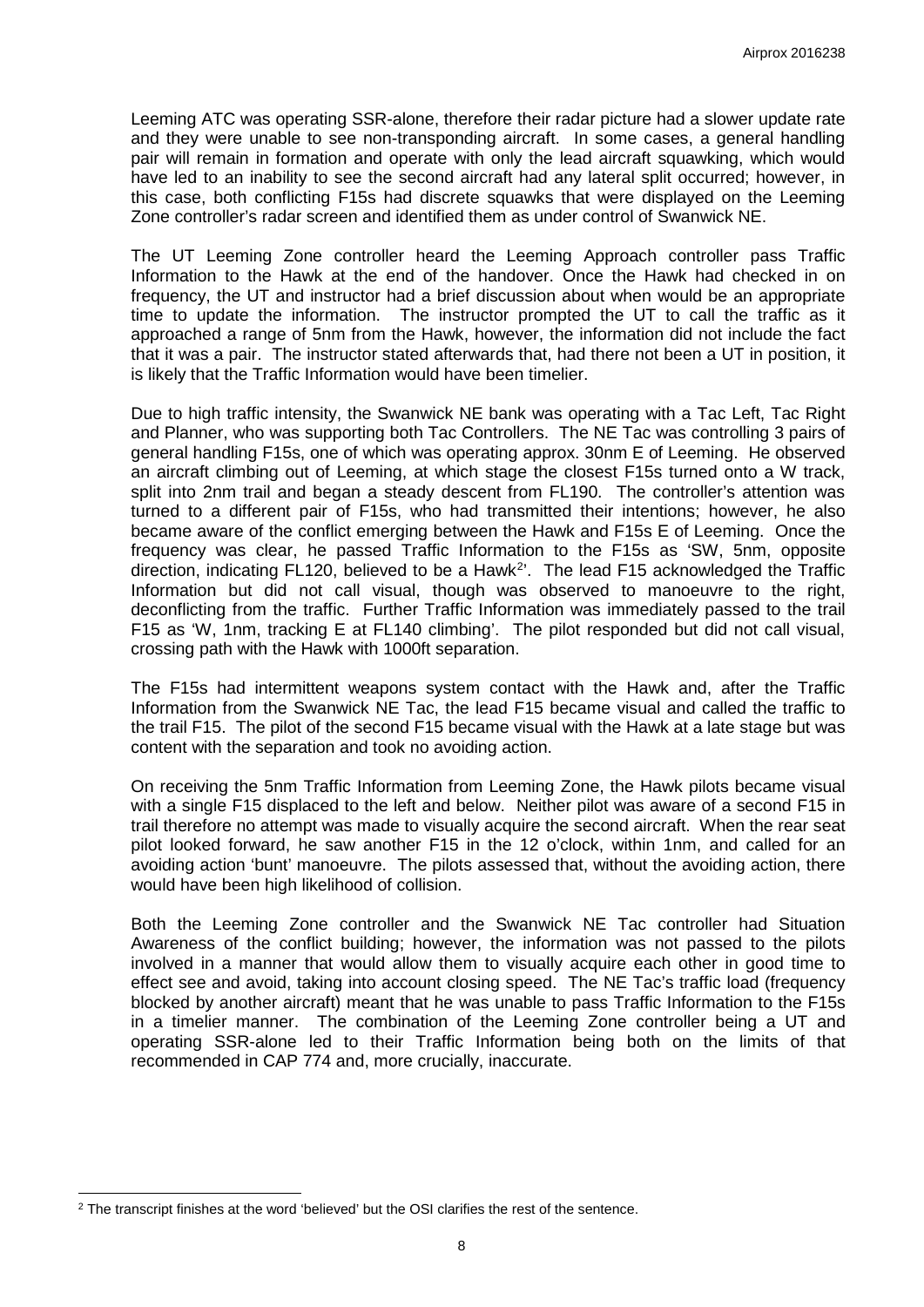#### **UKAB Secretariat**

The Hawk and F15 pilots shared an equal responsibility for collision avoidance and not to operate in such proximity to other aircraft as to create a collision hazard<sup>[3](#page-8-0)</sup>. If the incident geometry is considered as head-on or nearly so then both pilots were required to turn to the right<sup>[4](#page-8-1)</sup>.

#### **Comments**

#### **HQ Air Command**

This incident was subject to a detailed safety investigation and serves as a stark reminder of the fact that Traffic Information (TI) is, at best, historic; it is simply a matter of 'how historic' the information actually is. In this instance, the Leeming controller was operating with SSR only, where the data update rate is slower than that of the primary radar and so distances displayed on the radar screen will have shown the aircraft to be further apart than they were in reality. This is exacerbated when the aircraft are head-on and closing at a rate of approximately 700kts. It is also unfortunate that this incident occurred during a trial to ease the burden on Swanwick (Mil) controllers, whereby terminal units are being encouraged to work their home-based traffic where possible. It is a shame that the Leeming controller did not consider handing the aircraft over to Swanwick(Mil) – assuming that Swanwick(Mil) had the capacity – in order to deliver a Traffic Service that was not reduced due to equipment limitations at Leeming.

The electronic conspicuity barrier was unavailable as neither aircraft involved in this Airprox was equipped with a CWS – whilst this is currently being addressed for the Hawk T1 (though will take a considerable amount of time to deliver, as has been noted in previous Airprox) it is unknown if there are any plans to equip F-15 aircraft with CWS.

The final barrier to MAC that was available was see-and-avoid. This proved to be effective for the F-15 pilot (who was comfortable with the separation) but less so for the Hawk crew. It appears that the TI delivered to the Hawk crew lacked one vital piece of information – that there was a pair of F-15s. The Hawk crew's eyes were drawn to the traffic that was first called (the lead aircraft) and, without the 'early' knowledge that there was a second F-15 following reasonably closely behind then vital seconds were lost in searching for that aircraft – it is a combination of good airmanship and a degree of good fortune that the trail F-15 was acquired visually and in time to react before the separation became further reduced (acknowledging that TI was passed on the second F-15 but received after the aircraft had crossed – probably due to the slower update rate of the SSR).

#### **USAFE**

There is little to add to the last paragraph of the Military ATM input. That said, given that the subject aircraft were not manoeuvring, it difficult to understand why all the traffic information was passed using cardinal points rather than the clock code which is easier to assimilate, more precise and, in a nose–to-nose situation, has greater immediacy.

#### **Summary**

l

An Airprox was reported when a Hawk and a pair of F15s flew into proximity at 1038 on Monday 14th November 2016. Both pilots were operating under VFR in VMC, the Hawk pilot in receipt of a Traffic Service from Leeming Zone and the F15 pilots in receipt of a Traffic Service from Swanwick Mil.

<span id="page-8-0"></span><sup>3</sup> SERA.3205 Proximity.

<span id="page-8-1"></span><sup>4</sup> SERA.3210 Right-of-way (c)(1) Approaching head-on.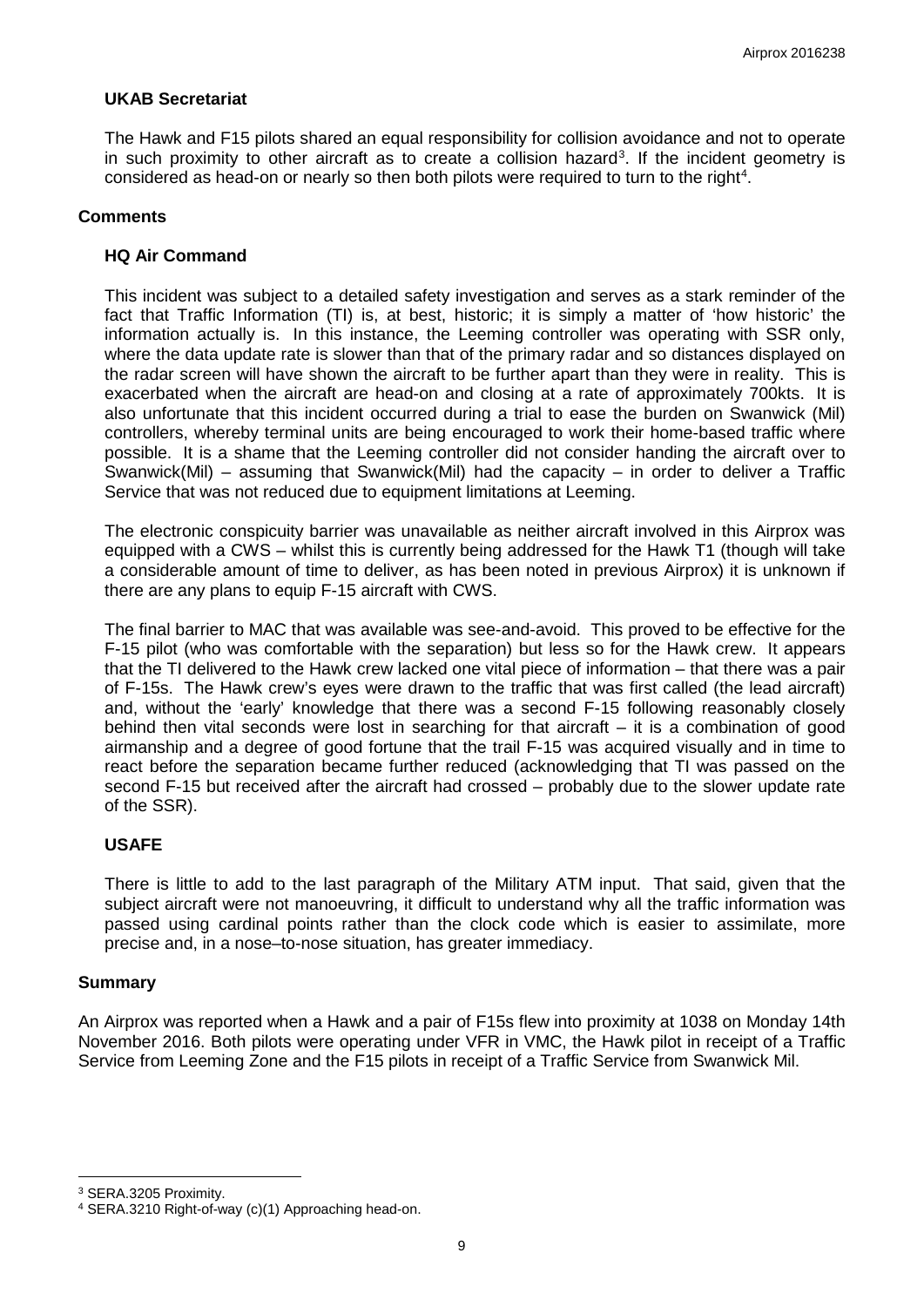## **PART B: SUMMARY OF THE BOARD'S DISCUSSIONS**

Information available consisted of reports from the pilots of both aircraft, transcripts of the relevant RT frequencies, radar photographs/video recordings, reports from the air traffic controllers involved and reports from the appropriate ATC and operating authorities.

The Board first looked at the actions of the Hawk crew. They had requested a Traffic Service whilst climbing, and understandably expected to be given Traffic Information by ATC on all contacts that were relevant. The Hawk pilot recalled receiving earlier information about F15s operating in the Vale of York, and was provided with Traffic Information from the App controller prior to hand-over to Zone on a pair operating 16nm NE. Unfortunately, once handed over to Leeming zone, this Traffic Information was not updated until the F15s were only 5nm away. Having then been given Traffic Information on a potentially conflicting F15, the crew understandably concentrated their lookout in this direction without knowing it was one of a pair. It was fortuitous that the rear seat pilot looked forward and saw the F15, and that both crew were able to react in time to effect appropriate avoiding action. Although some members wondered whether they should have expected the F15s to come as a pair, particularly because the App controller had given earlier information to that effect, in the main the Board thought that there was very little more the crew could have done given the late and incomplete information they were supplied. A valuable lesson was to ensure that within a crew environment lookout is not focused in the same area, and it was probably only by good fortune that the rear-crew member had turned his attention to the front once the first F15 had been sighted. The Board were informed by military members that although the Leeming based Hawks are not fitted with a CWS at the moment, there is an on-going programme in place to fit one, albeit not until 2019; members welcomed this news.

For their part, the F15s were also receiving a Traffic Service. They had been operating in the area for some time and Swanwick (Mil) were providing Traffic Information as appropriate. Unfortunately, another pilot's transmissions blocked the frequency at the critical point and so the controller could not call the Hawk to the F15s until it was 5nm away. The lead F15 pilot saw the Hawk and manoeuvred away, but even with updated Traffic Information, the No2 pilot thought that the separation was adequate and was content to maintain his heading. The Board were somewhat perplexed by this and wondered why the F15 pilot didn't just manoeuvre to follow his lead to ensure a decent amount of separation. In particular, members with fast-jet experience wondered why a pilot would chose to fly head-on directly over the top of another climbing fast-jet aircraft without knowing the intentions of its pilot. The F15s reported seeing the Hawk at 2nm, and although the closing speed was fast, there was certainly still time to manoeuvre laterally. The Board noted that the F15s were also not fitted with any CWS, although they are equipped with a radar. Neither F15 pilot mentioned in his report whether the Hawk was seen on radar before it was visually acquired by them.

The Board then looked at the role that ATC had to play. The Leeming Zone Controller was under training, with an instructor overseeing from behind. The trainee controller gave Traffic Information on the F15 at 5nm away, and, although the information was accurate in its range assessment, the Board felt that 5nm away on fast-moving traffic in a head-on situation was late. More importantly, the omission of the fact that it was a pair on the first call, with the No2 aircraft being the one that was head-on and most likely to affect, was most unfortunate. The controller did give the extra Traffic Information on the No2 when the F15 was 1nm away, but this was co-incident with the Hawk pilot seeing it and taking action himself. Turning to the Swanwick(Mil) controller, the Board noted that it could be considered that he too passed late Traffic Information given the speed that the aircraft were travelling; however, noting that he couldn't get onto the frequency any earlier due to another pilot's transmissions, the Board recognised that there was little that he could do until the frequency was clear, and by updating the No2 F15 pilot individually, he probably did as much as he could under the circumstances. Some members noted that both controllers used cardinal headings for the Traffic Information, standard practise when aircraft are manoeuvring, but that both aircraft were on steady headings for some time before the incident (the Hawk had yet to start his general handling). It was mooted that calling the traffic using the clock code, and therefore reiterating that it was head-on, might have alerted all the pilots more readily to the impending danger. Although it was a matter of circumstance at the time, the Board thought it regrettable that the on-going trial for Leeming to keep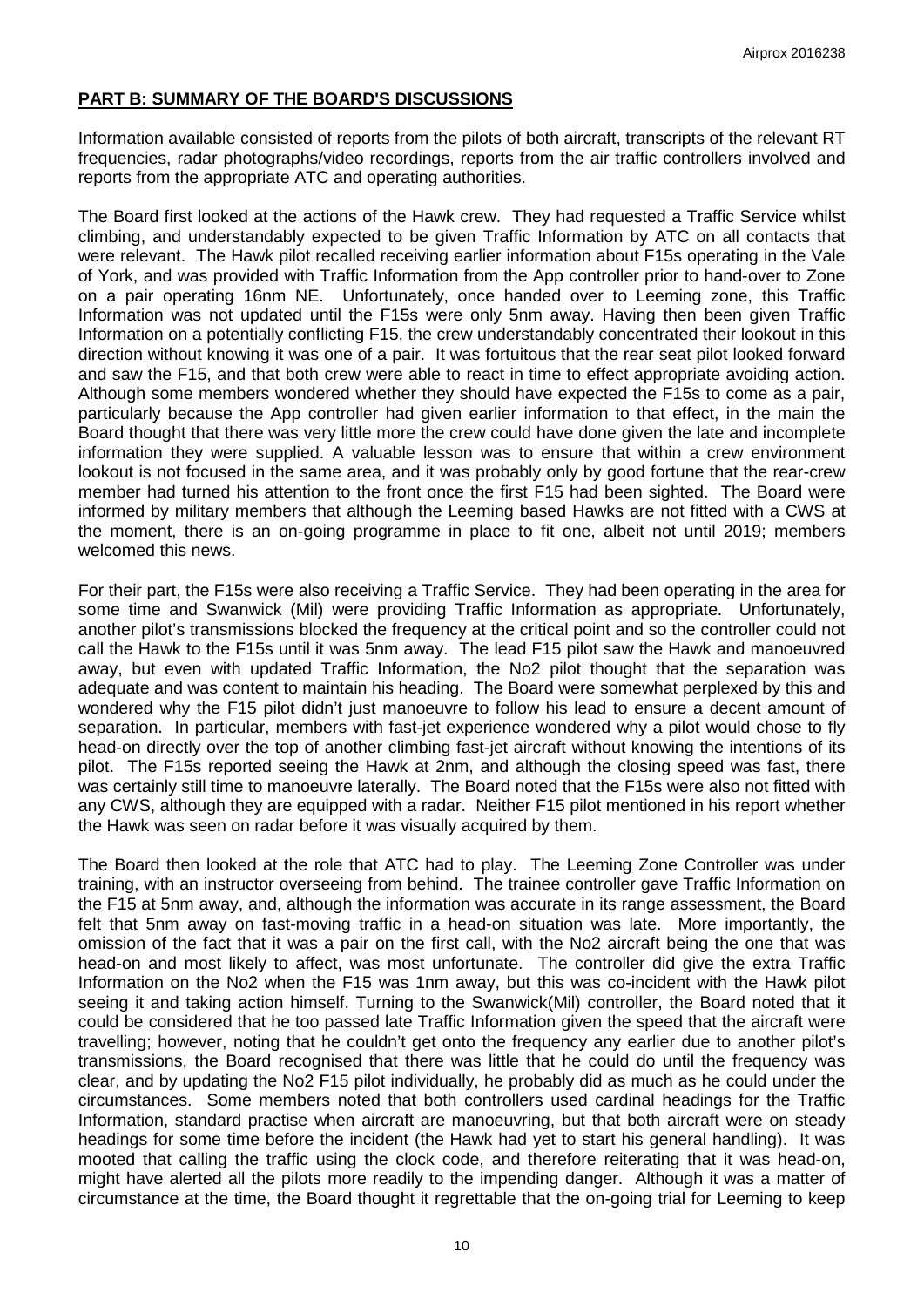traffic that would normally go to Swanwick(Mil) was continued in spite of their Primary radar failure over the 2-day period; given the seeming complexity of the airspace at the time, it was galling that Swanwick(Mil) seemingly had capacity to spare and could have taken on the Hawk had they been informed that Leeming were operating SSR-only.

In assessing the effectiveness of the safety barriers associated with this incident, the Board concluded that the key factors had been that:

- **ATC Conflict Detection and Resolution** was only **partially effective** because, for different reasons, Traffic Information was passed late to both pilots and was not complete as far as the Hawk pilot was concerned.
- **Flight Crew Situational Awareness** was assessed as **ineffective** because the Hawk pilot was not told about the No2 F15 until it was too late, and the No2 F15 pilot did not assimilate that the vertical separation between the 2 aircraft was eroding rapidly as the Hawk climbed and he descended.
- **On Board Warning/ Collision Avoidance System** was assessed as **inapplicable** because neither aircraft was fitted with one.
- **See and Avoid** was assessed as **partially effective** because although the No2 F15 pilot saw the Hawk he did not avoid it sufficiently, and the Hawk pilot did not see the No2 F15 until the last minute.

Finally the Board debated the cause of the Airprox. It was quickly agreed that, unlike the Hawk crew, the No2 F15 pilot had sufficient information to alter the course of events at an earlier stage but had evidently been content to continue into a situation of potential conflict. Members commented that this was a clear case for not assuming that others will be as content with the apparent separation and associated risk as perceived by oneself. Some members opined that the No2 F15 pilot had effectively flown into conflict with the Hawk, but others commented that it was not as clear cut as that and, although probably flawed, his judgement had been that sufficient separation existed not to require a manoeuvre. As a result, the cause was determined to be that the No2 F15 pilot had flown close enough to the Hawk to cause its crew concern, with a contributory factor of inaction by the No2 F15 pilot on receipt of the Traffic Information. Notwithstanding, it was also agreed that ATC had a part to play in the Airprox; however, given that the aircraft were operating in Class G see-and-avoid airspace, the Board agreed that ATC's lack of timely and accurate Traffic Information had been only contributory rather than causal. Turning to the risk, members noted the discrepancy between the assessment of the separation from the two pilots. The Board thought it likely that the Hawk pilot was startled by the sudden appearance of the F15, perhaps causing him to assess it as closer than it was. Nevertheless, although the radar separation indicated 800ft (probably mainly due to the Hawk pilot slowing his rate of climb significantly during the bunt), the Board thought it possible that the aircraft had got much closer than this between radar sweeps. Certainly the avoiding action 'bunt' preformed by the Hawk did not show on the radar until after the F15 had passed (the NATS radars have between 4 and 8 secs update rate). Notwithstanding, some members thought that because the F15 pilot was visual with the Hawk at all times there had been no risk of collision. However, the vast majority felt that the separation and closing speeds were such that this incident represented a situation where safety had been much reduced below the norm. Had the Hawk pilot manoeuvred unexpectedly, there was little the F15 pilot could have done about it and, even given that this had not happened, the Hawk pilot's bunt had probably been the one action that had prevented this from being a much more serious outcome. Therefore the risk was assessed as Category B, safety much reduced below the norm.